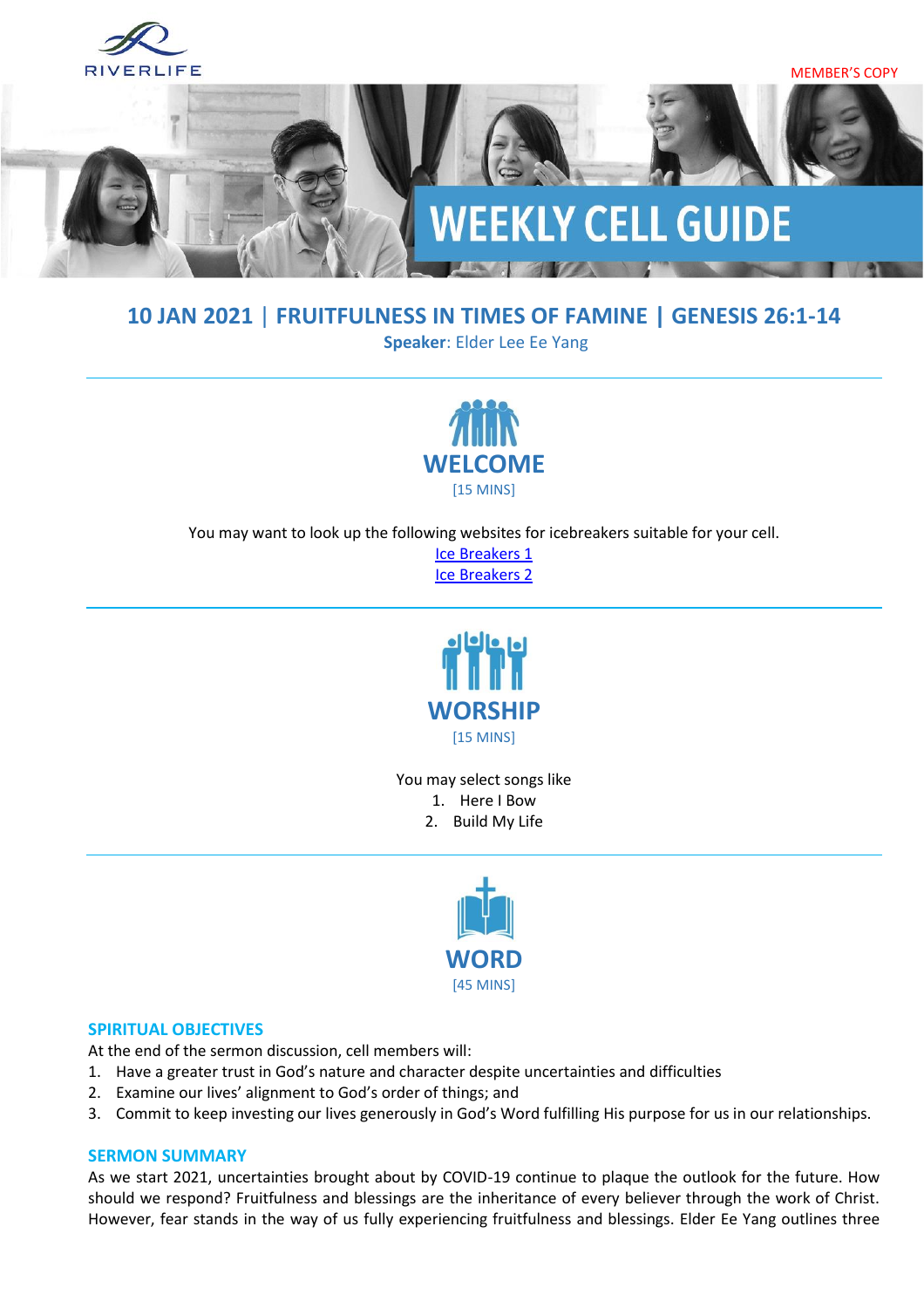common fears that hold us back – the fear of lack, the fear of man and the fear of failure. Correspondingly, the ways we overcome these fears are to trust in God's Word, follow God's order of things and to keep sowing.

#### **SERMON RECAP**

COVID-19 has brought about a global economic crisis that has spilled over to 2021. Similarly[, Genesis 26:1-14](https://www.biblegateway.com/passage/?search=Genesis+26%3A1-14&version=ESV) speaks of a famine in the land and also, of God's blessings in such times, even when we fall short of God's standards by what we do. Fruitfulness and blessings are the inheritance of every believer through the work of Christ – see John [15:16.](https://www.biblegateway.com/passage/?search=John+15%3A16&version=ESV) Our worth is based on who we are, not what we do.

However, fear stands in the way of us fully experiencing God's fruitfulness and blessings. Elder Ee Yang elaborated on 3 common fears:

#### **a. Fear Of Lack (vv 1-6) vs. Trust In God's Word**

When there is a fear of lack, we tend to yield to our natural reflexes and responses. There is often a tension between God's Word and our immediate situation. Would we be lifted up by God's Word or choose to forfeit promises to fit our past experiences or our limited understanding? At such times, we need to choose faith over fear. God does not desire for His children to be in lack and scarcity, but in abundance and fruitfulness. Trust in God and His Word!

#### **b. Fear Of Men (vv 7-11) vs. Follow God's Order Of Things**

The fear of men will cause us to compromise on God's order of things and His priorities for our lives. We must examine our lives to see if we are aligned with His will. God's order starts off with us placing Christ at the centre, followed by our marriages, our families, our vocations, and ministries. The world's order is often upside down, pressuring us to place our work at the top. Thus, we risk making our work our primary identity – the trap of finding our worth in what we do or what standing or connections we have. For instance, if we are too busy to pray or worship God, we are too busy! Elder Ee Yang exhorted us to put God first and spend time with Him.

#### **c. Fear Of Failure (vv 12-14) vs. Keep Sowing!**

Sometimes we do not sow because of the fear of failure. We may be tempted to play it safe in a famine and stop sowing. Sowing involves giving and investing of our time, resources, and focus - see 2 Corinthians [9:6-8](https://www.biblegateway.com/passage/?search=2+Corinthians+9%3A6-8&version=ESV). To fully experience God's fruitfulness, we must continue to sow and not be discouraged. Elder Ee Yang shared on 5 practical ways to sow:

- Invest in God's Word
- Invest in our personal growth
- Invest financially in God's Kingdom
- Invest in relationships
- Invest in pre-believers

Elder Ee Yang concluded by encouraging us to turn the natural fears that we have into the *fear* of the Lord. Let God's love govern any natural fears that we have  $-$  see  $\underline{1$  John 4:18.

#### **DISCUSSION QUESTIONS**

- **1. Read [Genesis 26:1-14.](https://www.biblegateway.com/passage/?search=Genesis+26%3A1-14&version=ESV) In times of famine, we may be inclined to put our trust in things, other than God. When life gets stormy, what kind of things make you comfortable and secure? Elder Ee Yang also shared on 3 fears that prevent us from experiencing God's fruitfulness, namely the fear of lack, fear of man and fear of failure. Relate on the fear that is the most challenging for you in the past year.** [15 Mins]
- **2. Elder Ee Yang shared on God's order of things, contrasting it with the order that the world seems to value. Reflect on whether how you live is in alignment with what God's Word teaches and share with the Cell on areas that we want to focus on in 2021 to bring your life into alignment with God's order.** [10 Mins]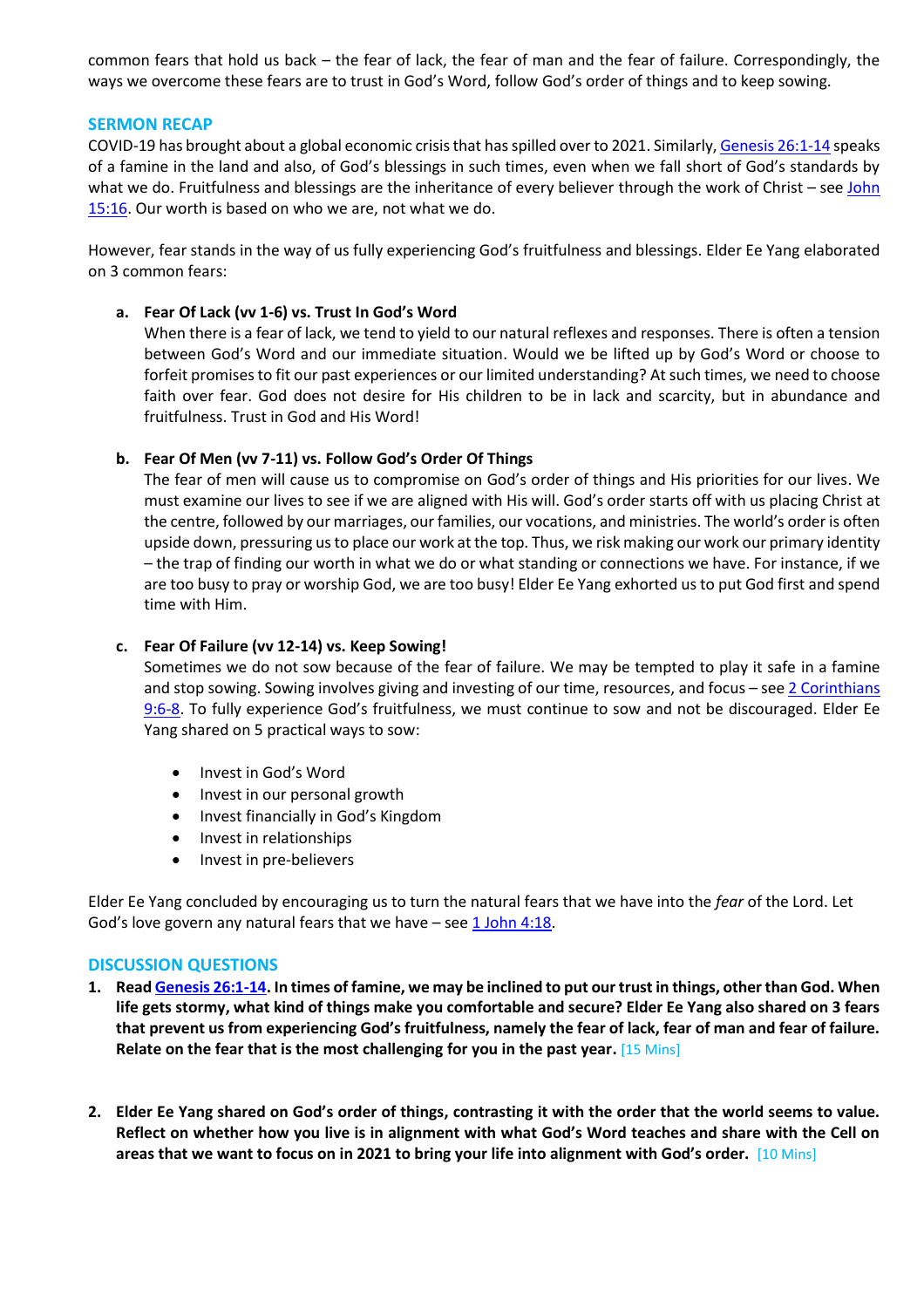**3. Read [Isaiah 41:10](https://www.biblegateway.com/passage/?search=Isaiah+41%3A10&version=ESV) on God's promise to be with us in victorious living. Sometimes we do not sow because of fear. At the start of 2021, what do you plan to invest your time, focus and resources on? Share this with the Cell.** [10 Mins]



Consider dividing the group into sub-groups for a deeper time of sharing as well as praying for the following items:

- 1. Pray that:
	- We do not yield to our natural reflexes and responses when faced with uncertainties. Instead, to trust in God's Word for His provisions for us.
	- We examine our lives to follow God's order of things which places priority on love and relationships, and not compromise and led astray by the world's value systems.
	- We may sow by investing our lives generously in God's Word, our growth, in relationships and in the lives of pre-believers.



- 1. **Bible Reading Plan**. This year, we are commencing a Bible Reading Plan that will take you through the 66 Books in two years. There are also links to Additional Resources for the overview and key themes and lessons of each Book. You can access our 2-Year Bible Reading Plan 2021-2022 by visiting [https://rlc.sg/brp2021.](https://rlc.sg/brp2021)
- 2. **TraceTogether.** The use of TraceTogether app or token for check-in to our church premises will be mandatory from Sat, 23 Jan.
- 3. **Abiding (5 Part Sermon Series)**. Spiritual formation is empowered by God's Spirit. This means, as disciples, we walk in a lifestyle of: Fresh encounters with Jesus (John 8:12), frequent experiences of Scripture (Psalms 119:105), faithful engagement with God's people (Matthew 5:14). Join us as we journey through this message series that will help us build foundations. There will be a combination of timeless truth and timely direction for restoring balance, focus, and meaning within our souls.
- 4. **RiverLife Prayer Room.** We invite you, with your family or community, to set apart time and space amid the busyness of your week to pause, realign, and set our hearts to behold Jesus together. *Details - Wednesdays, 8pm to 9.30pm* (Live streamed from Worship Centre). Link[: rlc.sg/rpr-watch.](file:///C:/Users/MosesSho/AppData/Local/Microsoft/Windows/INetCache/Content.Outlook/FUASCOA3/rlc.sg/rpr-watch)